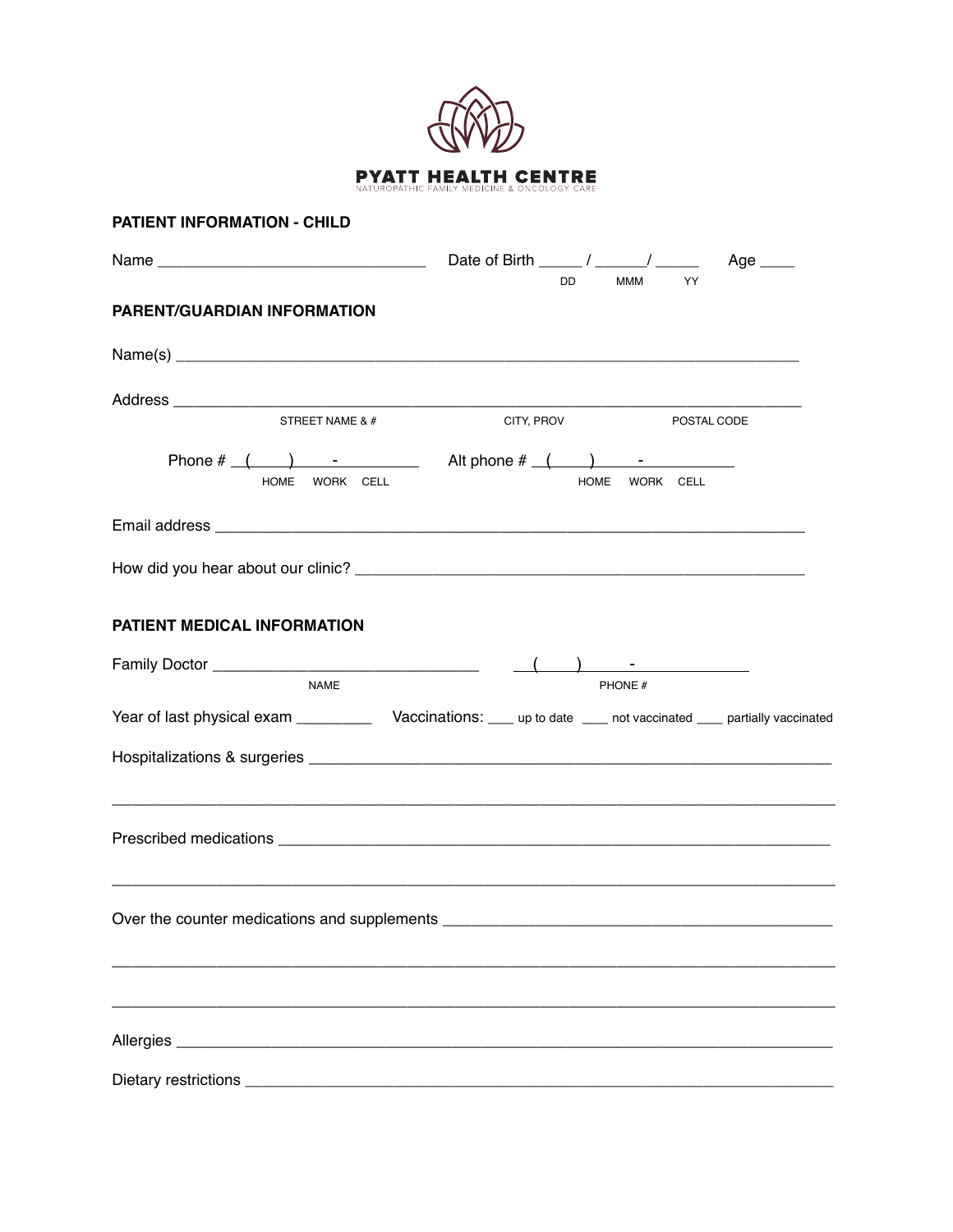| <b>HEALTH INFORMATION</b>                                                             |  |
|---------------------------------------------------------------------------------------|--|
|                                                                                       |  |
|                                                                                       |  |
|                                                                                       |  |
|                                                                                       |  |
|                                                                                       |  |
| Breastfed: Y / N / for a short time C-section: Y / N Antibiotics given: Y / N         |  |
| Please rate the following where $1 = \text{very poor}$ and $10 = \text{ideal}$ state: |  |
| Overall health ____ / 10 Energy ____ / 10 Sleep ___ / 10 Stress tolerance ____ /10    |  |

## **REVIEW OF SYSTEMS**

Please state any health issues in the following categories that are not already mentioned above, including any significant past issues as well, indicated by a (P) after the condition:

| SKIN, HAIR, NAILS <b>And Albert And Albert And Albert And Albert And Albert And Albert And Albert And Albert And A</b> |
|------------------------------------------------------------------------------------------------------------------------|
|                                                                                                                        |
|                                                                                                                        |
|                                                                                                                        |
|                                                                                                                        |
|                                                                                                                        |
|                                                                                                                        |
|                                                                                                                        |
|                                                                                                                        |
|                                                                                                                        |
|                                                                                                                        |